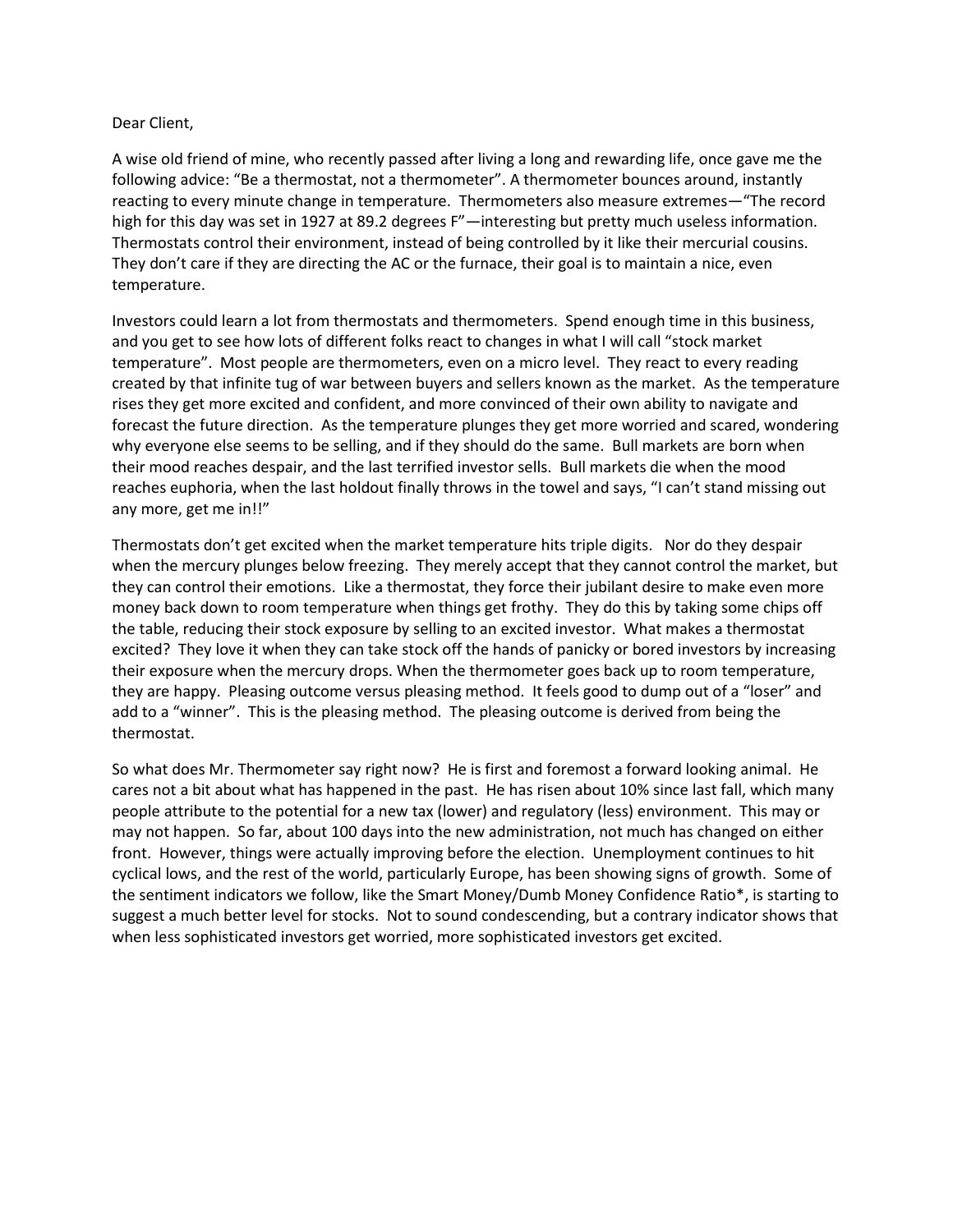Right before the election, on 11/7/16, the Dumb Money/Smart Money Ratio was 52/50. The market exploded on the upside, and peaked at SPX 2400 on 3/1/17. The Ratio then stood at 73/26! In other words, the excitement level of Dumb Money went from 52 to 73, and the smart money from 50 to 26, on a scale of 0-100. For seven weeks now, the lines have been converging, with the ratio now at 51/57. This and a lot of other technical indicators we follow, make us feel pretty good about the outlook for the near to intermediate future.